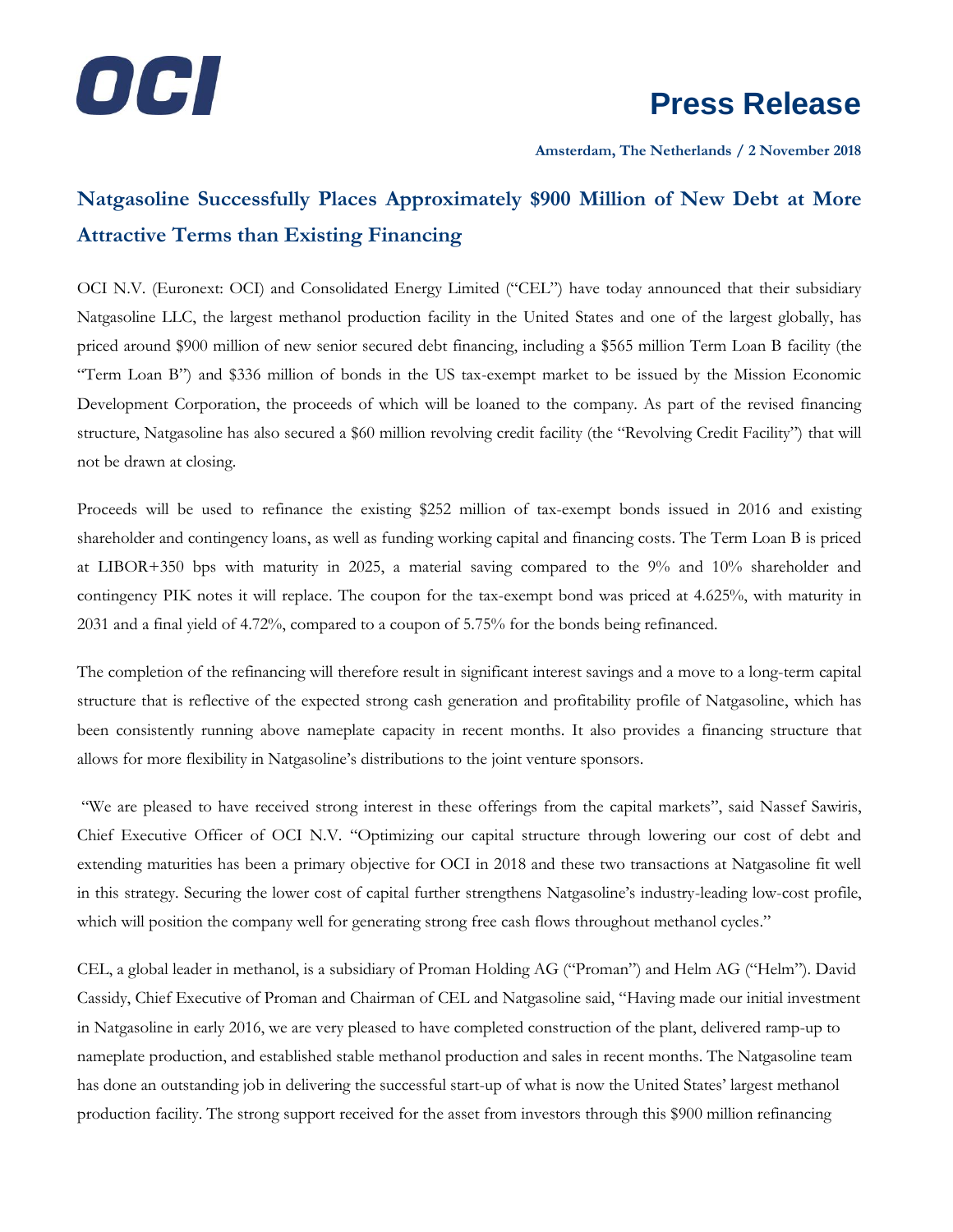# **Press Release**

echoes our own belief in the operational and the financial strength of this world class methanol plant, which we believe will continue to be demonstrated over the coming decades, and in the importance for Consolidated Energy to have onshore US based production as part of our production base."

The closing of the Term Loan B Facility and the tax-exempt bonds is expected to occur on 14 November 2018 and is subject to customary closing conditions. The commitments with respect to the Term Loan B Facility and the terms and conditions thereof (including the applicable interest rates) remain subject to the execution of the definitive documentation.

The tax-exempt bond and Term Loan B have received a preliminarily project finance rating of BB- by Standard & Poor's and the Term Loan B is rated Ba3 by Moody's.

The tax-exempt transaction was underwritten by Citigroup Global Markets and Morgan Stanley. Citigroup served as the bookrunner. J.P. Morgan served as Left Lead Arranger and Bookrunner on the Term Loan B; Goldman Sachs served as Joint Lead Arranger and Bookrunner.